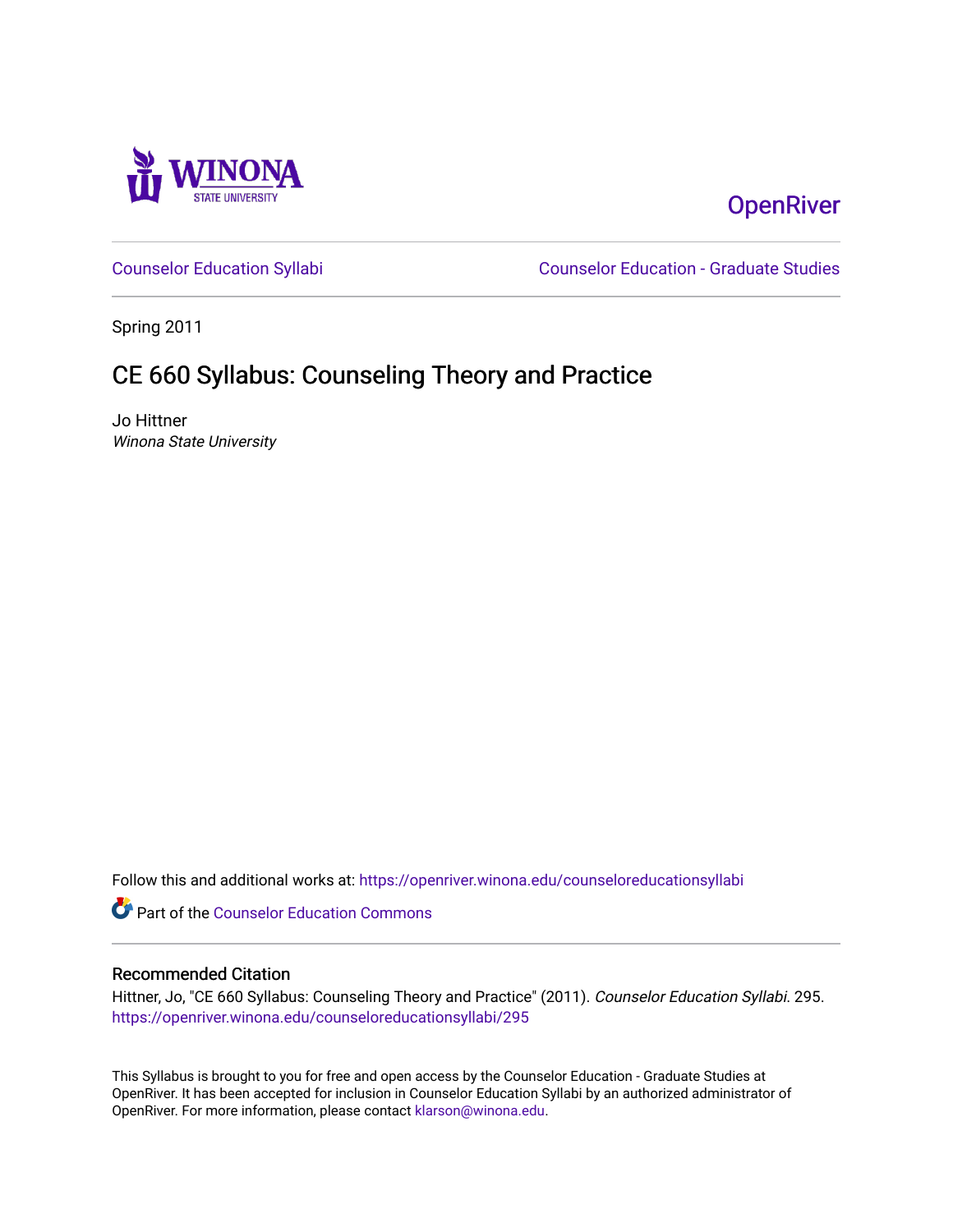# Winona State University College of Education Counselor Education Department Spring 2011

# **CE660 Counseling Theory and Practice**

Mondays 5:00-8:00 p.m. Room: Gildemeister 161

Instructor:

Jo Hittner, Ph.D. Contact Information: Phone: 507 457-5339 E-mail: [jhittner@winona.edu](mailto:jhittner@winona.edu)

Office Hours:

Mondays 1:00-4:00 Wednesdays 1:30-4:00 Thursdays 1:00-4:30 (other times by appointment)

# **Course Description:**

The purpose of the course is to expose students to theories of personality development and change, theories of counseling, and counseling techniques. Students practice application of counseling theories in a laboratory setting with simulated situations. Students are encouraged to identify and develop a tentative theory of personality as it relates to an effective counseling approach. A strong emphasis is placed on the ethical standards of the counseling profession and on multicultural issues.

# **Text:**

Capuzzi, D. and Gross, D.R. (2011) *Counseling and Psychotherapy: Theories and Interventions* (5th ed.) Alexandria, Virginia: American Counseling Association.

# **Prerequisites:**

CE 601, concurrent registration in or completion of 658.

#### **Course Objectives:**

- 1. Understand personality theory as it relates to human development and how this understanding enables one to work effectively with clients from a variety of populations.
- 2. Demonstrate counseling competence with the counseling theories of Psychodynamic, Existential-Humanistic and Cognitive-Behavioral, including Psychoanalytic, Jungian, Adlerian, Person-Centered, Existential, Gestalt, REBT, Cognitive-Behavioral, Reality, Feminist, Family and Transpersonal therapies.
- 3. Understand the pros and cons of each theory as they relate to multicultural perspectives.
- 4. Recognize and practice interventions for issues related to a variety of populations.
- 5. Formulate one's own personal counseling philosophy which integrates several theories and produce a written theory paper.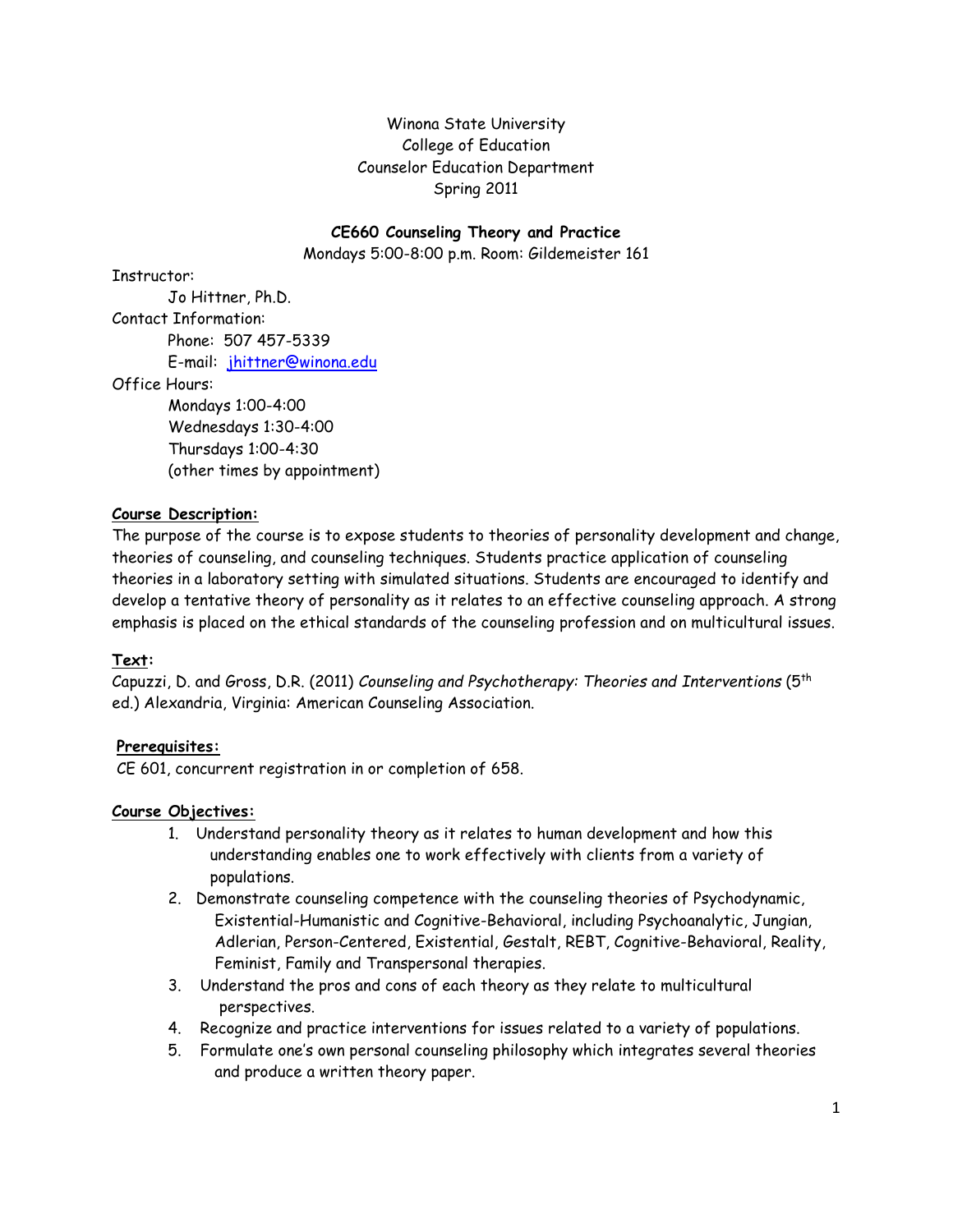- 6. Demonstrate personality and counseling theoretical knowledge as it applies to specific cases.
- 7. Understand the ethical knowledge as it applies to specific cases.
- 8. Understand the basics of family therapy.
- 9. Demonstrate the ability to integrate several theoretical perspectives into a counseling session.

# **CACREP Standards:**

- Section II-G-2: Social and Cultural Diversity—studies that provide an understanding of the cultural context of relationships, issues, and trends in a multicultural society, including: theories of multicultural counseling.
- Section II-G-5: Helping Relationships- studies that provide an understanding of the counseling process in a multicultural society, including: counseling theories that provide the student with models to conceptualize client presentation and that help the student select appropriate counseling. Students will be exposed to models of counseling that are consistent with current professional research and practice in the field so they begin to develop a personal model of counseling.

## **Methods of Instruction:**

- 1. Lecture/discussion
- 2. Videotapes, films and power points
- 3. Modeling
- 4. Videotaped role plays with peer feedback
- 5. Case studies and responses to manual exercises
- 6. Reflective self evaluations

#### **Commitment to Inclusive Excellence:**

WSU recognizes that our individual differences can deepen our understanding of one another and the world around us, rather than divide us. In this class, people of all ethnicities, genders, religions, ages, sexual orientations, disabilities, socioeconomic backgrounds, regions, and nationalities are strongly encouraged to share their rich array of perspectives and experiences. If you feel your differences may in some way isolate you from WSU's community or if you have a need of any specific accommodations, please speak with the instructor early in the semester about your concerns and what we can do together to help you become an active and engaged member of our class and community.

#### **Diversity Statement:**

This classroom is meant to be a safe, welcoming and inclusive environment for students of all races, ethnicities, sexual orientations, gender identities/variances, ages, religions, economic classes and ability statuses. As such, you will be encouraged and challenged to use language and basic counseling techniques that are respectful, inclusive and culturally appropriate.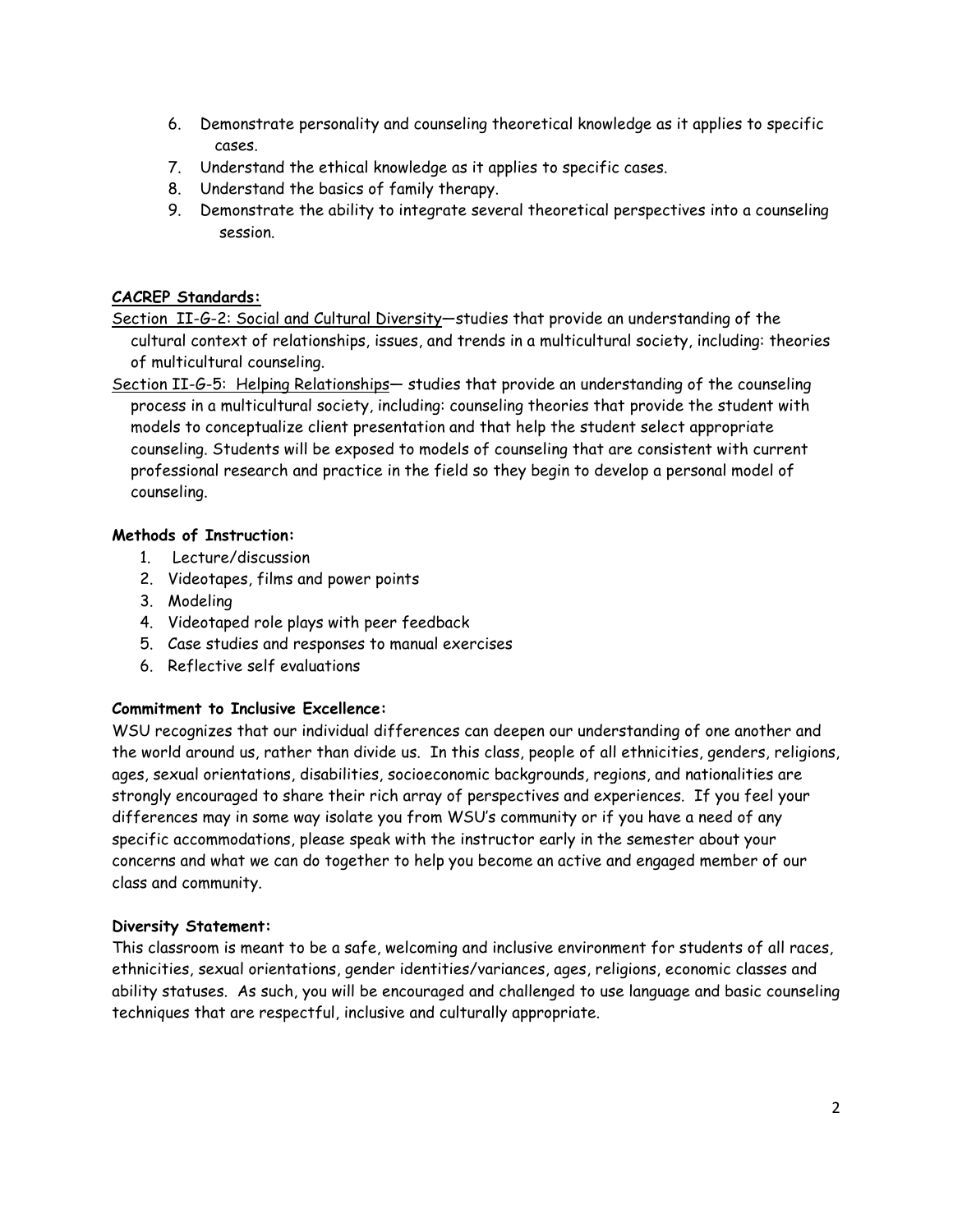## **Students with Disabilities Notice:**

Students with documented disabilities who may need accommodations, who have any medical emergency information the instructor should know of, or who need special arrangements in the event of an evacuation, should make an appointment with the instructor as soon as possible, no later than the first week of the semester.

# **Electronic Device Notice:**

As a matter of courtesy to your classmates and the instructor, please turn off your beepers, cell phones, and any other electronic devices that make noise. Cell phone use including texting is allowed during breaks and for emergency purposes only. Computers are allowed in class only with permission and only for accommodations for a handicapping condition.

## **Academic Dishonesty Policy:**

Academic dishonesty is a basis for disciplinary action. Academic dishonesty includes, but is not limited to, activities such as cheating, using or purchasing "ghost-written" papers, and plagiarism (presenting as one's own the intellectual or creative accomplishments of another without giving credit to the source(s). The faculty member, in whose course or under whose tutelage an act of academic dishonesty occurs, has the option of failing the student for the academic hours in question and may refer the case to other academic personnel for further action. Penalties for academic dishonesty may include expulsion from the university.

## **Policy on Late or Unfinished Assignments:**

Late work is not accepted except in extreme circumstances and with prior permission of instructor. Late assignments will be assessed a 2-point deduction per day of lateness. IMPORTANT: A grade of incomplete (IP) will not be awarded except under extraordinary circumstances such as prolonged illness. If such circumstances arise, it is the student's responsibility to notify the instructor immediately.

#### **Details about Campus Resources:**

- Two good places to help you find resources of all kinds are the WSU-Rochester Student & Campus Services Office and the WSU Inclusion and Diversity Office. Both offices are dedicated to helping students of all races, ethnicities, economic backgrounds, nationalities, and sexual orientations. They can facilitate tutoring and point you to a wide range of resources. The WSU-R Student & Campus Services Office is located in Room SS128 on the UCR campus and can be reached at 285-7100. [\(www.winona.edu/rochester\)](http://www.winona.edu/rochester) The WSU Inclusion and Diversity Office is in Kryzsko Commons Room 122, and they can be reached at 457-5595. [\(www.winona.edu/culturaldiversity\)](http://www.winona.edu/culturaldiversity)
- If you have a disability, the WSU Disability Resource Center (DRC) can document it for your professors and facilitate accommodation. Their office is on the Winona campus in Maxwell Hall 214 and they can be reached at 457-2391. [\(www.winona.edu/disabilityservices\)](http://www.winona.edu/disabilityservices) If you have a documented disability that requires accommodation, please let your instructor know as soon as possible. If you suspect you may have a disability, you are encouraged to contact the DRC as soon as possible.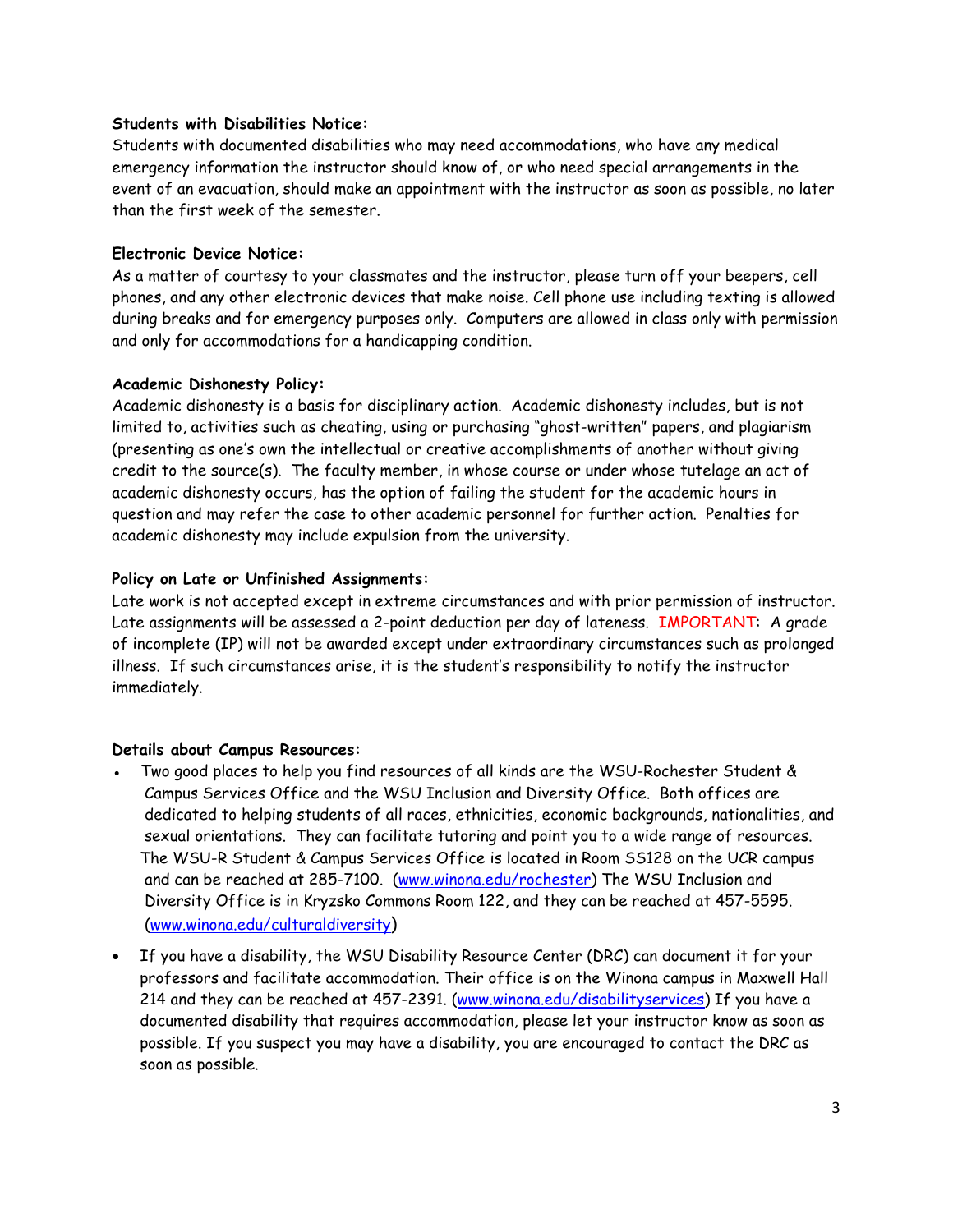- College can be very stressful. Counselors are available in Winona and through partnership with RCTC on the UCR campus to help you with a wide range of difficulties, ranging from sexual assault, depression, and grief after the loss of a loved one to stress management, anxiety, general adjustment to college, and many others. WSU counselors in Winona are located in the Integrated Wellness Complex 222 and they can be reached at 457-5330. [\(www.winona.edu/counselingcenter\)](http://www.winona.edu/counselingcenter)The RCTC Counseling Center is located in SS 133 and can be reached at 285-7260. [\(www.rctc.edu/counseling\\_career\\_center\)](http://www.rctc.edu/counseling_career_center)
- For help with writing and the development of papers on the WSU-Rochester campus, contact the UCR Learning Center in AT306 or call 285-7182. On the Winona campus, contact the Writing Center in Minné 348 or call 457-5505. [\(www.winona.edu/writingcenter\)](http://www.winona.edu/writingcenter)
- The GLBTA Advocate is responsible for documenting homophobic incidents on campus and working with the appropriate channels to get these incidents resolved. In addition, the advocate can direct people to GLBT resources.

\* Contact the WSU Counseling Center for the name and number of the current GLBTA Advocate (Integrated Wellness Center 222, 507-457-5330).[\(www.winona.edu/counselingcenter\)](http://www.winona.edu/counselingcenter)

#### **Course Requirements and Grading:**

**Participation:** Attendance and participation in classroom activities are essential in order for the student to gain full benefit from this course. Students are expected to attend and contribute to the class by presenting their ideas, reactions, questions and concerns in relation to class discussions. Students are expected to prepare for class by completing all readings and exercises assigned as scheduled prior to the class meeting. Students are expected to bring the main textbook to each class meeting. Students are *required to attend all class sessions.* If there is a need to miss a class based on an emergency, it is expected that the student will contact the professor before the missed class. If it is necessary to miss more than one class for any reason, the student should withdraw from the course. 30 points **Note:** Weather will undoubtedly interfere with class at times. Make smart decisions about winter travel and consult the instructor before class time if possible regarding absences. In addition to the WSU homepage and local TV alerts, the professor will provide updates about cancellations via e-mail by 4 p.m. on the day of class. Absences due to extreme weather conditions will not result in points taken off final grade.

**Preliminary Theoretical "Leanings" Paper:** On the second week of class after reading the introductions of each theory in the text and the Halbur and Halbur reading on D2L, students will write a 2 page paper reflecting on any preliminary theoretical leanings and proposing a personal theory as to what helps people change. There are no references required. This is a chance for students to begin exploring what their personal beliefs about counseling and psychotherapy are, in hopes that as the semester progresses, these beliefs can begin to blend and integrate with theories studied in class. The paper must be typed, double-spaced and demonstrate exceptional writing skills. 10 points Due January 24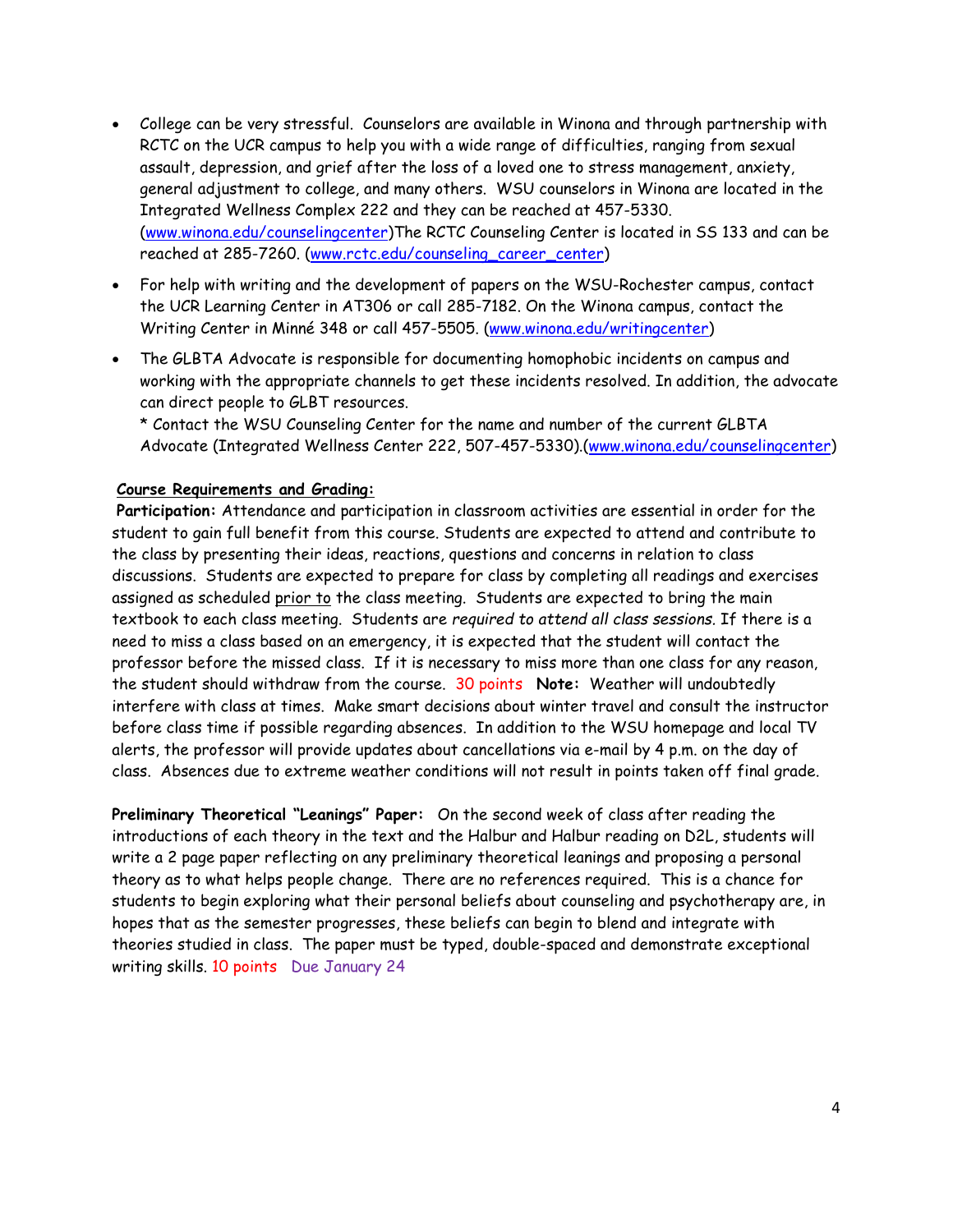**Theory-specific Video Tapes:** Students must have VHS tapes or a flashdrive for each taping session. Video recording equipment will be available. Recordings can be made in the taping/observation rooms (these are VHS only), or at a location of the professor's choice (2 flip cams) or at a location of your choice with your own video camera.

Students will work in pairs (or triads) to create a total of four videos. Each video will demonstrate one specific counseling theory. Each student will act as both a client and a counselor for each taping. Tapes must be at least 20 minutes but not more than 30 minutes long. Each student will cue up 10 minutes for the professor to evaluate. The professor may view more than the cued minutes if she chooses. Students in the client role may either *role play* or *real play*. When role playing, students are encouraged to use scenarios from real life; the struggles of a family member or friend, for example. When real playing, students are encouraged to choose a topic or issues that feels "contained" or safe for them. Students will be showing two of four tapes to the rest of the class, so be sure to choose an issue you feel comfortable sharing with others. 80 points (Four tapes, 20 points per tape.) Due 1/31, 2/14, 2/28, 3/21.

## *Taping should proceed as follows:*

- 1. Assume your client has already signed a release for taping (and mention this) at the beginning of the session.
- 2. Begin by structuring with a confidentiality statement and informed consent (format to be provided first night of class). EVERY SESSION.
- 3. Structure appropriately as the session proceeds, according to the techniques/theories you are using. Explain and give rationale where appropriate. If one technique does not work out, try another.
- 4. Close with a final summary of the session and a discussion with the client about how his/her new knowledge/learning/skill will be carried over to "real life".
- 5. Process how this session went while tape is running.

*After taping:*

- 1. Check with the client if there are any portions that should not be shown to the class.
- 2. Make a transcript of five minutes of the tape (of your choosing), using the transcript format below.
- 3. At the end of the transcript, include three paragraphs; one paragraph each about your strengths, your areas of improvement, and your goals for the future sessions.
- *4.* Cue up a portion of your tape you would like to show the class for feedback.

| Statement                                                                              | Skill(s)                |
|----------------------------------------------------------------------------------------|-------------------------|
| C1: Tell me what's going on.                                                           | <b>ENC</b>              |
| CL: Well, I've just been admitted to grad school and I am worried about everything.    |                         |
| C2: I was in grad school for awhile and it was really hard.                            | Ugh! I don't like this. |
| P.S. You sound really overwhelmed.                                                     | PS/RF                   |
| CL: I'm working full-time, I'm dealing with a cranky spouse and 3 kids who are driving |                         |
| me crazy, and I think I'm in over my head.                                             |                         |
| C3: Tell me what that's like for you, being "in over your head"                        | FOC                     |

*Transcript Format:*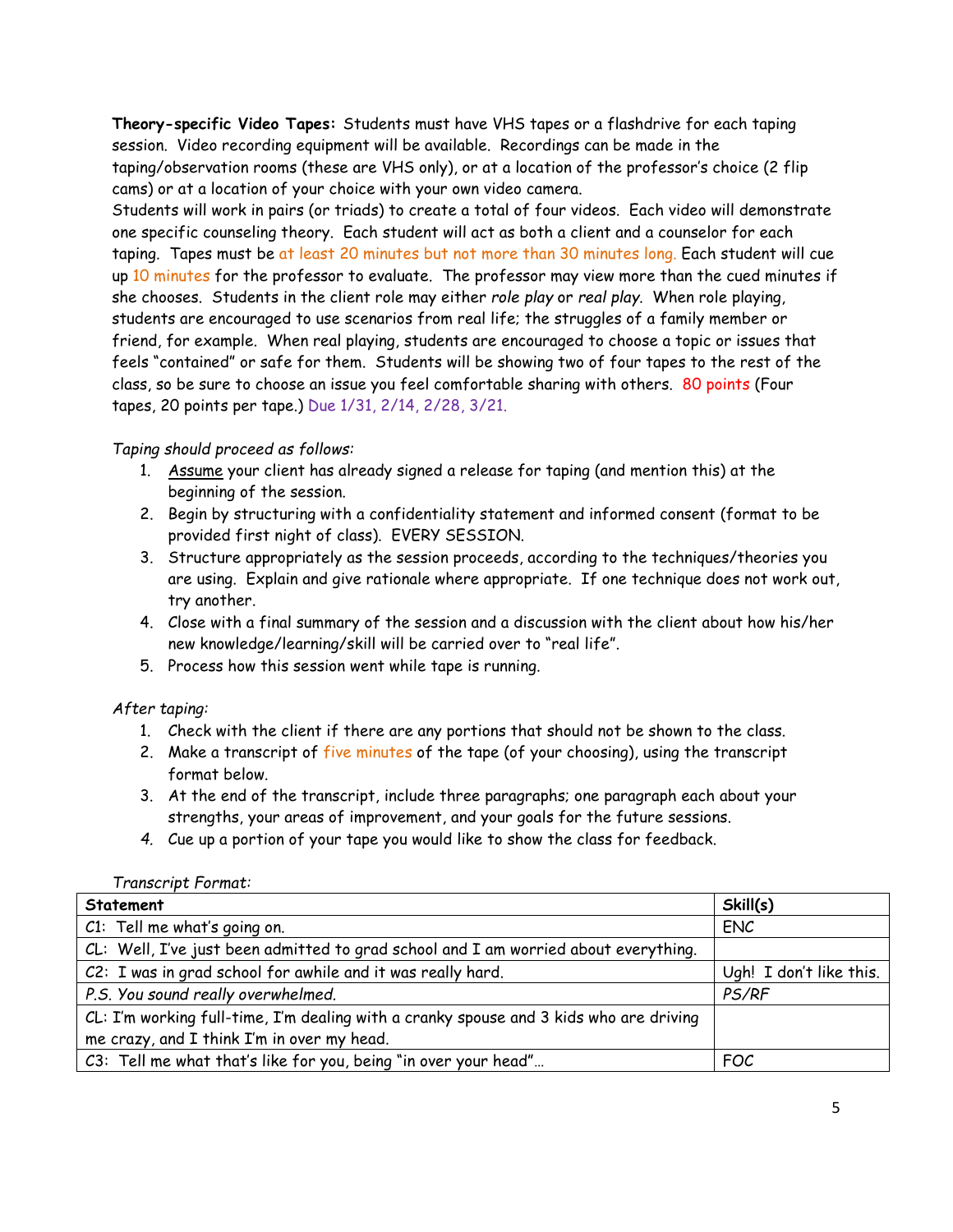| <b>Skill Name</b>     | Abbreviation   | <b>Skill Name</b>          | Abbreviation |
|-----------------------|----------------|----------------------------|--------------|
| Encourager            | <b>ENC</b>     | Immediacy                  | <b>IMM</b>   |
| Reflection of feeling | <b>RF</b>      | Eliciting meaning          | EM           |
| Reflection of content | <b>RC</b>      | Reflection of meaning      | <b>RM</b>    |
| Focusing              | <b>FOC</b>     | Caring confrontation       | СC           |
| Closed question       | CQ             | Self-disclosure            | SD           |
| Open question         | OQ             | <b>Directive</b>           | <b>DIR</b>   |
| Affirmation           | <b>AFF</b>     | Advice giving              | AG           |
| Open summary          | O <sub>S</sub> | Influencing skill          | IS           |
| Closing summary       | $\mathcal{C}$  |                            |              |
| Client observations   | CO             | <b>Preferred Statement</b> | <b>PS</b>    |

*Skills and abbreviations for transcripts:*

# **3. Final Integration Tape:**

The final tape should integrate several theories as presented by students in the Personal Theory of Counseling Paper (see below). The length of the tape will be 40-45 minutes. As you begin, clear your mind of all personal concerns, realize you now have a good understanding of several theories and focus on your client's verbals and non-verbals. Your goal is to establish rapport and make good judgments within the session as you work with thoughts, feelings, and/or behaviors of your client. 40 points. Due April 25

Follow the taping guidelines as presented above.

#### **4. Personal Theory of Counseling Paper:**

This paper will be 8-10 pages using APA style (including title page and references). Students will reference theories that they plan to use in the final integration tape. Students are expected to write about at least two of these theories, including:

- 1. Important distinctive elements about them which have meaning for you and your potential clients
- 2. How they mesh well together and complement each other.
- 3. How you intend to combine technique and philosophy of each of the theories.
- 4. And how you plan to integrate multicultural issues and concerns with these theories.

Finally, students will discuss the *self-as-instrument* concept (how counselors are the "change agent" or "tool" in the relationship) in relation to their chosen theories. Students will also outline a selfcare plan for their counseling careers. 50 points Due April 18

Students will be expected to present their personal theory of counseling to the class in an informal, 10-15 minute presentation near the end of the semester. 10 points Due April 25

#### **5. Final Exam:**

The final exam will be multiple choice and will test students' knowledge of the various theories learned over the course of the term. The exam will be taken online via D2L. The exam is open book. However, students may NOT use each other, the internet or other resources. Only the textbook is permissible as a reference when taking the exam. Students will be allowed one attempt only. 50 points Due May 2.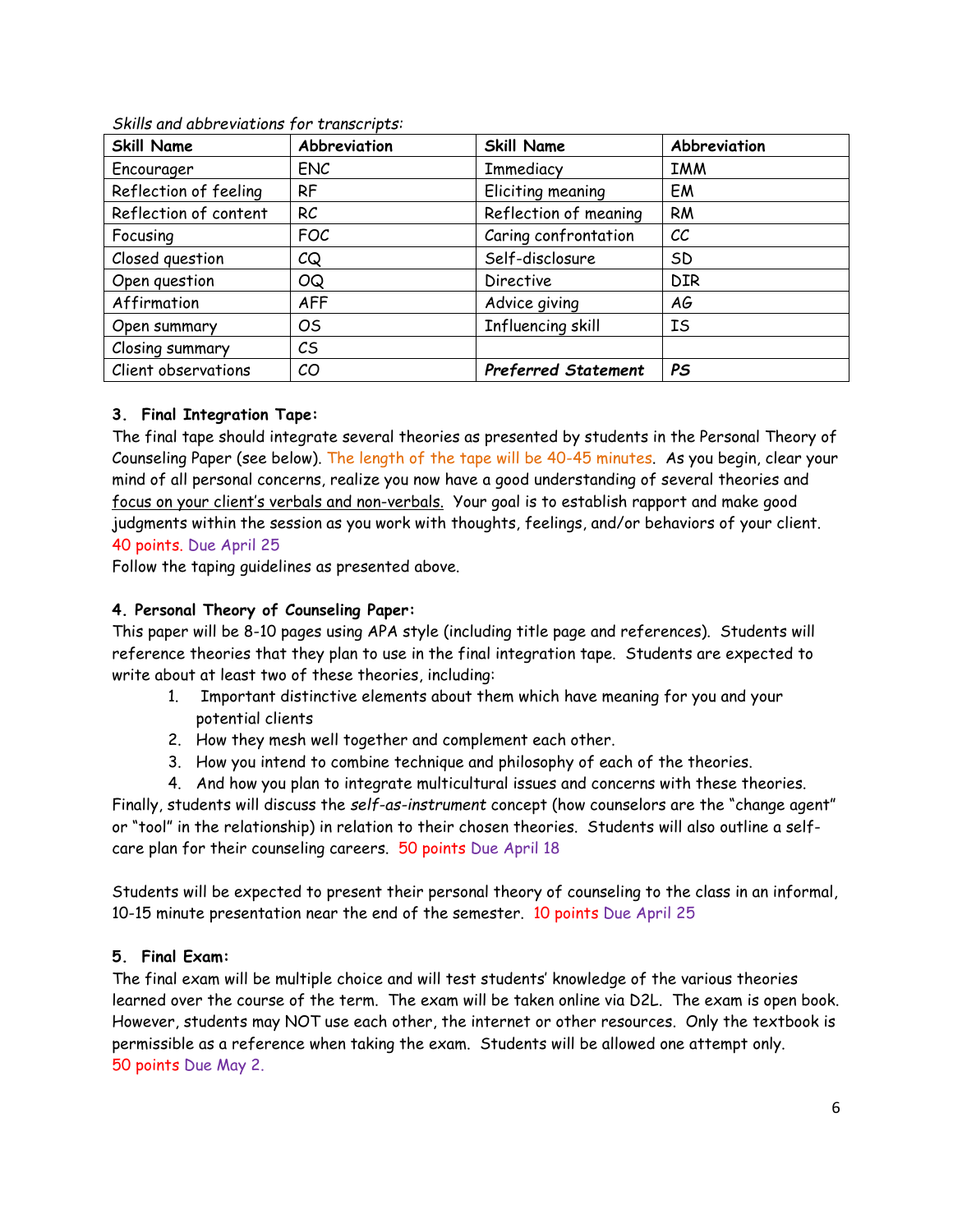# **Evaluation:**

Even though the course evaluation is anonymous, 5 extra points will be given for completing it. The evaluation will be through a Qualtrics survey which assures anonymity. Extra points are awarded in order to obtain the maximum number of responses. In turn, the more responses, the more the instructor is able to obtain more accurate student feedback and make necessary changes for future classes. 5 bonus points

| #              | Assignment                                             | <b>Related Scoring Rubric</b> | Points Possible |
|----------------|--------------------------------------------------------|-------------------------------|-----------------|
|                | Attendance and Participation                           |                               | 30              |
| $\overline{c}$ | Preliminary Theoretical "Leanings" Paper               | 2                             | 10              |
| 3              | Theory Specific Videotapes                             | 3                             | 80 (total)      |
| 4              | <b>Final Integration Tape</b>                          | 3                             | 40              |
| 5              | Personal Theory of Counseling Paper                    | 4                             | 50              |
| 7              | Informal Presentation of Personal Theory of Counseling | 5                             | 10              |
| 8              | <b>Final Exam</b>                                      |                               | 50              |
| 9              | Course Evaluation                                      |                               | 5 (bonus)       |
| Total          |                                                        |                               | 270             |

# COURSE REQUIREMENTS

#### **Scoring Rubrics**

#### 1. Attendance and Participation

| Points Possible | Description                                                                                                                                                                                                                                                             |  |
|-----------------|-------------------------------------------------------------------------------------------------------------------------------------------------------------------------------------------------------------------------------------------------------------------------|--|
| 0-10 points     | -Does not ask questions or make comments that indicate familiarity with topics for class<br>-Does not participate actively in small groups -Misses class often<br>-Is often late or leaves early w/out due reason                                                       |  |
| 11-17 points    | -Rarely asks questions or makes comments that indicate familiarity with the topics<br>prepared for class -Does not actively participate in small groups<br>-Misses no more than 1 class w/o prior arrangement<br>-Is occasionally late or leaves early w/out due reason |  |
| 18-23 points    | -Occasionally asks questions or makes observations that indicate reflections, some<br>knowledge of readings for class -Participates in small groups<br>-Misses 1 class with prior arrangement<br>-Is never late or leaves early w/out due reason                        |  |
| 24-30 points    | -Regularly asks questions or makes observations that indicate reflection, knowledge of<br>readings for class -Participates actively in small groups in class,<br>-Attends class regularly (no missed classes or one with prior arrangement)                             |  |
| 30              | Total points possible                                                                                                                                                                                                                                                   |  |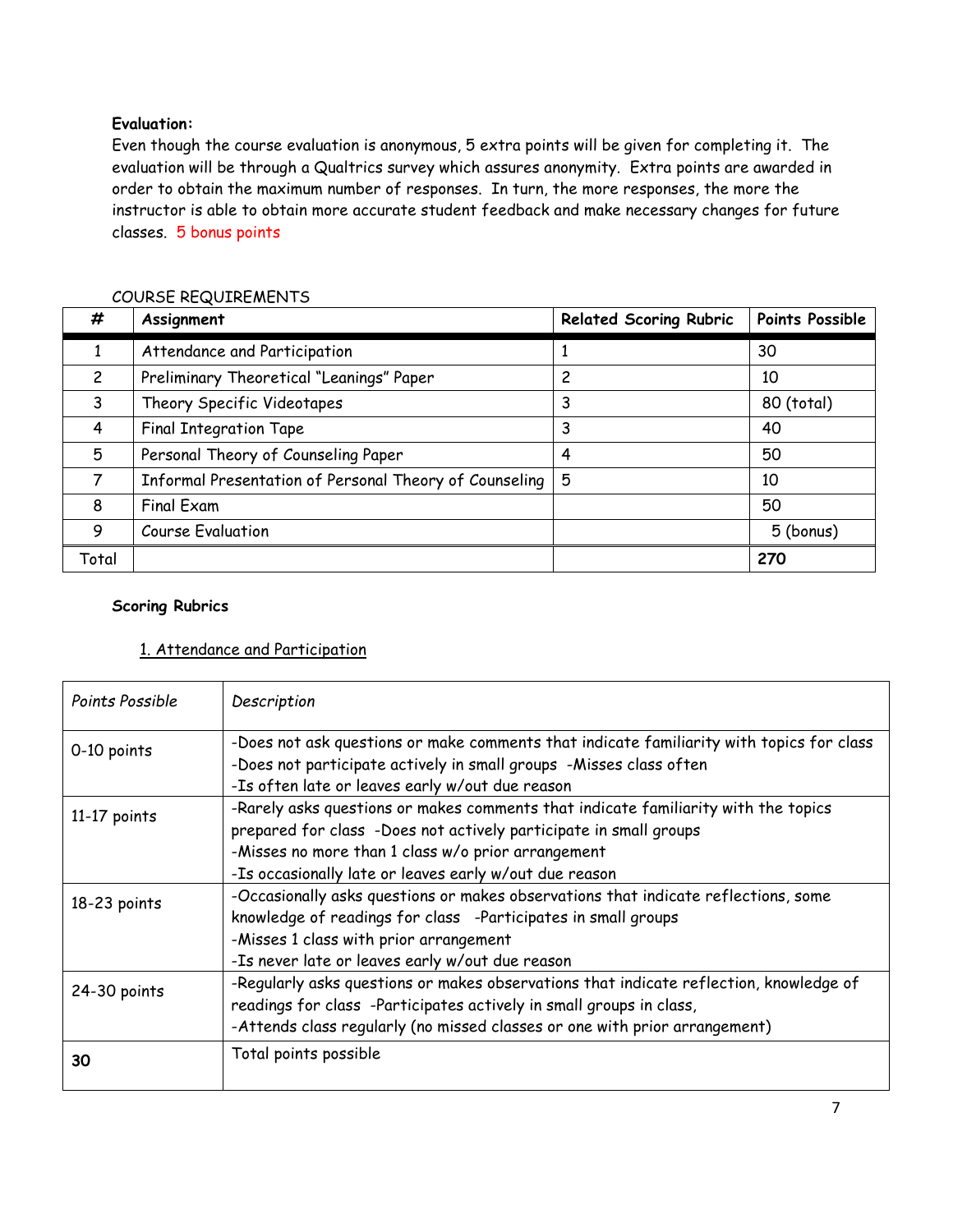# 2. Preliminary Theoretical "Leanings Paper

| Points Possible   | Description                                                                                                                        |
|-------------------|------------------------------------------------------------------------------------------------------------------------------------|
| 10-9 points       | Clear articulation of personal theoretical "leanings"<br>Excellent writing skills, no grammatical errors, thorough, and within the |
|                   | approximate page limitation<br>Turned in on time                                                                                   |
| 8 points          | Clear articulation of personal theoretical "leanings"                                                                              |
|                   | Good writing skills, few errors, complete and within the approximate page                                                          |
|                   | limitation                                                                                                                         |
|                   | Turned in on time                                                                                                                  |
| 7-6 points        | Vague articulation of personal theoretical "leanings"                                                                              |
|                   | Acceptable writing skills, few errors                                                                                              |
|                   | Needing more detail                                                                                                                |
| 5 points or below | Incomplete articulation of personal theoretical "leanings"                                                                         |
|                   | Unacceptable writing skills, several errors                                                                                        |
|                   | Needing more detail                                                                                                                |
|                   | Re-write assignment                                                                                                                |
| 10                | Total points possible                                                                                                              |

# 3. Tape Evaluation

| Points Possible:<br>Theory-specific Tapes | Points Possible:<br><b>Final Integration Tape</b> | Description                                                                                                                                      |
|-------------------------------------------|---------------------------------------------------|--------------------------------------------------------------------------------------------------------------------------------------------------|
| 20-18 points                              | 40-36 points                                      | Exemplary tape illustrating theory, clear transcript<br>with correct skills noted and no weak responses                                          |
| 17-16 points                              | 35-32 points                                      | Above average tape illustrating theory, clear<br>transcript with correct skills noted and weak responses<br>replaced with "preferred statements" |
| 15-14 points                              | 31-28 points                                      | Adequate tape illustrating theory, clear transcript with<br>80% correct skills noted                                                             |
| 13-12 points                              | 27-24 points                                      | Adequate tape illustrating theory, clear transcript with<br>70% correct skills noted                                                             |
| 11 points                                 | 23-21 points                                      | Adequate tape illustrating theory, clear transcript with<br>60% correct skills noted                                                             |
| 10 points or below                        | 20 points or below                                | Tape does not illustrate theory, transcript is not<br>correct, skills are not labeled correctly; redo of tape is<br>required                     |
| 20                                        | 40                                                | Total points possible                                                                                                                            |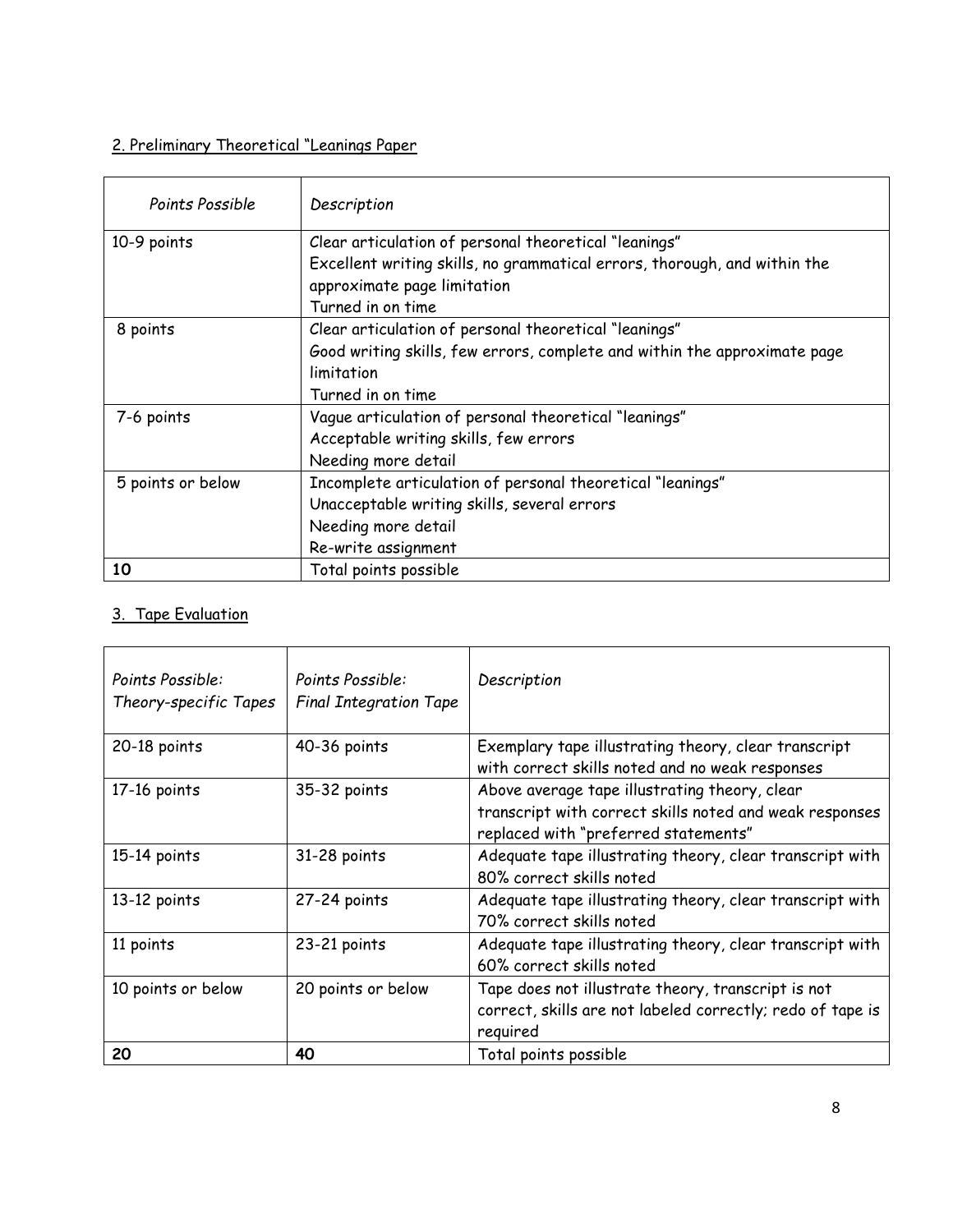# 4. Personal Theory of Counseling Paper

| Points Possible                                                                                       | Description                                                                             |  |
|-------------------------------------------------------------------------------------------------------|-----------------------------------------------------------------------------------------|--|
|                                                                                                       |                                                                                         |  |
| Minimum Requirements                                                                                  | Paper clearly concerned with counseling theory.                                         |  |
|                                                                                                       | Use of relevant theories and ideas from assigned course readings.                       |  |
|                                                                                                       | Use of material from outside readings specifically related to your question or problem. |  |
| Exceptional writing (excellent grammar, strong APA style, flow, structure, and strong<br>50-45 points |                                                                                         |  |
|                                                                                                       | synthesis of ideas).                                                                    |  |
|                                                                                                       | Assignment turned in on time.                                                           |  |
|                                                                                                       | All aspects of assignment addressed and discussed and complex thinking skills utilized. |  |
|                                                                                                       | A minimum of 5 scholarly references, including the text.                                |  |
| 44-40 points                                                                                          | Strong writing (excellent grammar, APA mostly correct, synthesis of ideas).             |  |
|                                                                                                       | Assignment turned in on time.                                                           |  |
|                                                                                                       | Most aspects of assignment addressed and discussed and complex skills utilized.         |  |
|                                                                                                       | Minimum of 3 scholarly references, including the text.                                  |  |
| Below 40 points                                                                                       | Requirements not met.                                                                   |  |
| 50                                                                                                    | Total points possible.                                                                  |  |

# 5. Informal Presentation of Personal Theory of Counseling

| Points Possible   | Description                                                        |
|-------------------|--------------------------------------------------------------------|
| 10-9 points       | Clear description of personal theory of counseling                 |
|                   | Engaged with the audience, speaks clearly, effectively "teaches"   |
|                   | audience about his/her personal theory                             |
|                   | Remains within approximate time limitation                         |
| 8-7 points        | Clear description of personal theory of counseling                 |
|                   | Moderately engaged with the audience, speaks rapidly or inaudibly  |
|                   | Remains within approximate time limitation                         |
| 6 points or below | Unclear description of personal theory of counseling               |
|                   | Not engaged with the audience                                      |
|                   | Fails to effectively "teach" his/her theory to the audience        |
|                   | Not within an acceptable time limit (either too short or too long) |
| Total points      | 10                                                                 |

Grade Scale A=250-270 (93-100%) B=232-249 (86-92%) C=213-231 (79-85%) D=194-212 (72-78%) F=below 193 (<71%)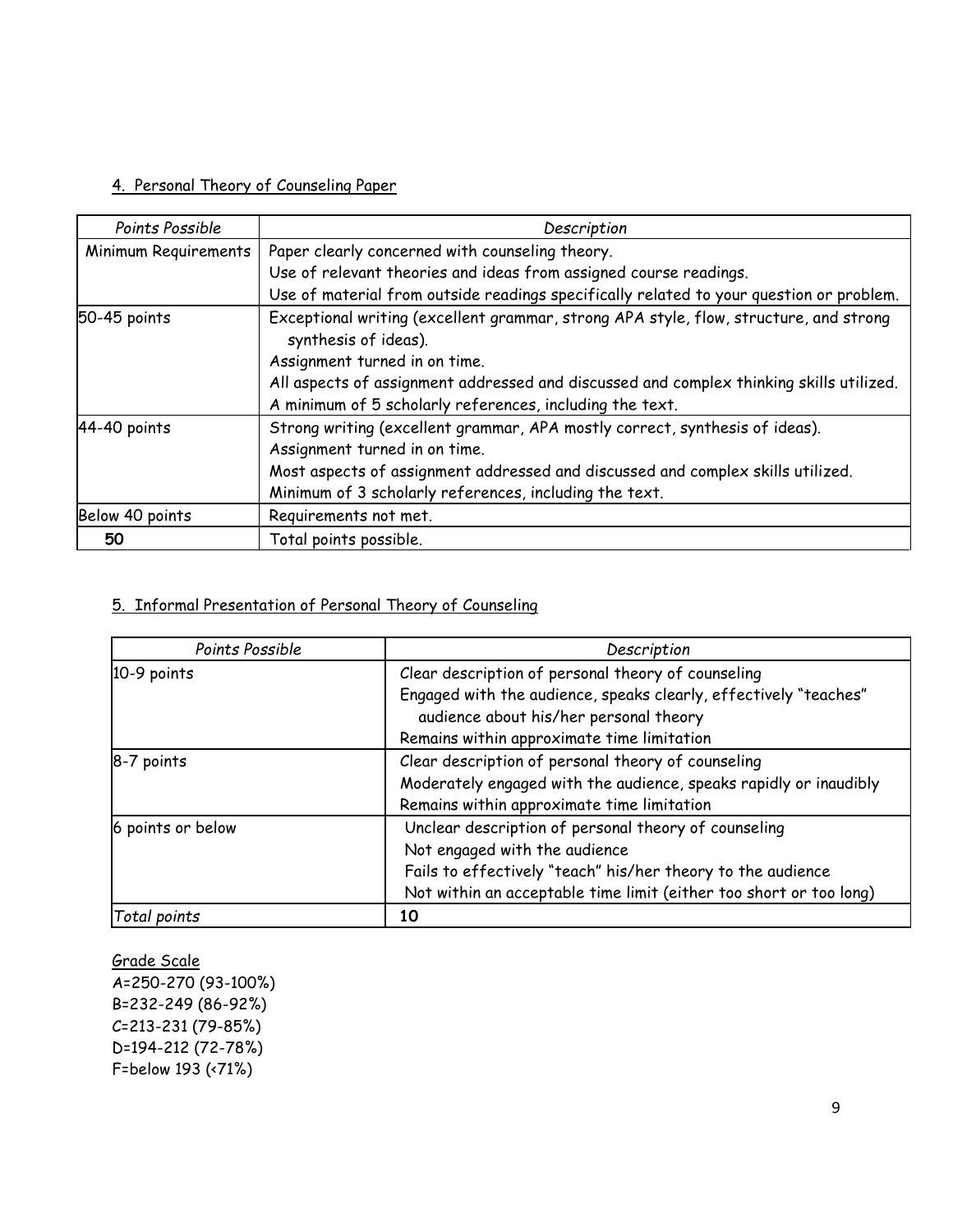# **TENTATIVE COURSE OUTLINE**

|                | Session:  |                                                                                                                                                                               | Readings:                                 |
|----------------|-----------|-------------------------------------------------------------------------------------------------------------------------------------------------------------------------------|-------------------------------------------|
|                | 1(1/10)   | Introduction, overview                                                                                                                                                        |                                           |
|                | (1/17)    | No class-Martin Luther King Day                                                                                                                                               |                                           |
|                | 2(1/24)   | Brief Therapy, Person-centered Theory: Carl Rogers Chaps. 1 and 7<br>* Make 1st tape at end of class (Person centered)<br>*Preliminary Theoretical "Leanings Paper due on D2L |                                           |
|                | 3(1/31)   | Freud & Jung: Psychoanalytic Theory & Analytical Theories Chaps. 3 & 4<br>1 <sup>st</sup> tape due to professor                                                               |                                           |
|                | 4 $(2/7)$ | Gestalt Theory                                                                                                                                                                | Chap. 8                                   |
|                | 5(2/14)   | Adlerian Theory<br>Make 2 <sup>nd</sup> tape at end of class (Adlerian)<br>Review best Person-centered full tape                                                              | Chap. 5                                   |
|                | 6(2/21)   | Existential Theory<br>2nd tape due to professor                                                                                                                               | Chap. 6                                   |
| 7 <sup>7</sup> | (2/28)    | Reality Therapy/Choice Theory                                                                                                                                                 | Chap. 12                                  |
|                | (3/7)     | Spring Break-no class                                                                                                                                                         |                                           |
|                | 8(3/14)   | Cognitive-Behavioral Theory<br>Make 3rd tape at end of class (Cognitive-Behavioral)<br>Review best Adlerian full tape                                                         | Chap. 9                                   |
|                | 9(3/21)   | Rational Emotive and Transpersonal Theories<br>3rd tape due to professor                                                                                                      | Chap. 11                                  |
|                | (3/28)    | No class<br><b>Motivational Interviewing</b><br>Dialectical Behavioral Theory                                                                                                 | Miller & Rollnick, Chaps. 1-5<br>Chap. 10 |
|                | 10(4/4)   | Feminist Theory; Transpersonal Theory<br>Make 4 <sup>th</sup> tape at end of class (Students' choice)<br>Review best Cognitive Behavioral full tape                           | Chaps. 14 and 15                          |
|                | 11(4/11)  | Diversity and Social Justice, Family Theory,<br>Integrative Theory<br>4 <sup>th</sup> tape due to professor                                                                   | Chaps. 2, 13 and 16                       |